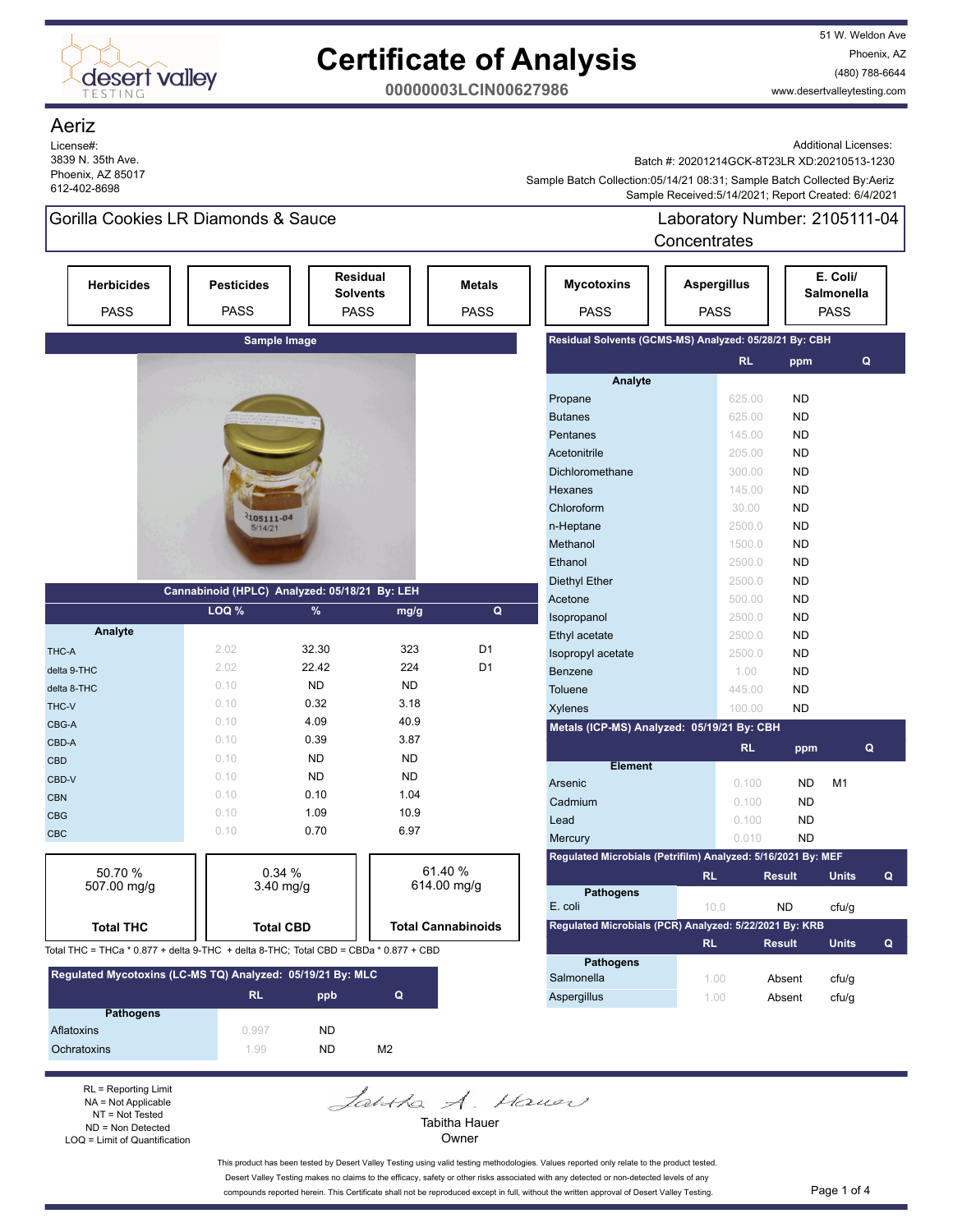

51 W. Weldon Ave Phoenix, AZ (480) 788-6644 www.desertvalleytesting.com

**00000003LCIN00627986**

### Aeriz

License#: 3839 N. 35th Ave. Phoenix, AZ 85017 612-402-8698

Additional Licenses:

 Sample Received:5/14/2021; Report Created: 6/4/2021 Sample Batch Collection:05/14/21 08:31; Sample Batch Collected By:Aeriz Batch #: 20201214GCK-8T23LR XD:20210513-1230

**Concentrates** 

### Gorilla Cookies LR Diamonds & Sauce Laboratory Number: 2105111-04

| Pesticides (LC-MS TQ) Analyzed: 05/19/21 By: EGP |           |           |                |                          |       |           |                                 |  |
|--------------------------------------------------|-----------|-----------|----------------|--------------------------|-------|-----------|---------------------------------|--|
|                                                  | <b>RL</b> | ppm       | Q              |                          | RL    | ppm       | Q                               |  |
| Analyte                                          |           |           |                | Analyte                  |       |           |                                 |  |
| Acephate                                         | 0.100     | <b>ND</b> |                | Acequinocyl              | 0.499 | <b>ND</b> | R <sub>1</sub>                  |  |
| Acetamiprid                                      | 0.050     | <b>ND</b> |                | Aldicarb                 | 0.100 | <b>ND</b> |                                 |  |
| Azoxystrobin                                     | 0.050     | <b>ND</b> |                | <b>Bifenthrin</b>        | 0.050 | <b>ND</b> |                                 |  |
| <b>Boscalid</b>                                  | 0.100     | <b>ND</b> |                | Carbaryl                 | 0.050 | <b>ND</b> |                                 |  |
| Carbofuran                                       | 0.050     | <b>ND</b> |                | Chlorpyrifos             | 0.050 | <b>ND</b> |                                 |  |
| Diazinon                                         | 0.050     | <b>ND</b> |                | Dimethoate               | 0.050 | <b>ND</b> |                                 |  |
| Ethoprophos                                      | 0.050     | <b>ND</b> |                | Etofenprox               | 0.100 | <b>ND</b> |                                 |  |
| Etoxazole                                        | 0.050     | <b>ND</b> |                | Fenoxycarb               | 0.050 | <b>ND</b> |                                 |  |
| Fenpyroximate E                                  | 0.100     | <b>ND</b> |                | Flonicamid               | 0.249 | <b>ND</b> |                                 |  |
| Fludioxonil                                      | 0.100     | <b>ND</b> |                | Hexythiazox              | 0.249 | <b>ND</b> |                                 |  |
| Imazalil                                         | 0.050     | <b>ND</b> |                | Imidacloprid             | 0.100 | <b>ND</b> |                                 |  |
| Kresoxim-methyl                                  | 0.100     | <b>ND</b> |                | Malathion                | 0.050 | <b>ND</b> |                                 |  |
| Metalaxyl                                        | 0.050     | <b>ND</b> |                | Methiocarb               | 0.050 | <b>ND</b> |                                 |  |
| Methomyl                                         | 0.100     | <b>ND</b> |                | Myclobutanil             | 0.050 | <b>ND</b> |                                 |  |
| Naled                                            | 0.125     | <b>ND</b> |                | Oxamyl                   | 0.249 | <b>ND</b> | R <sub>1</sub>                  |  |
| Piperonyl butoxide                               | 0.499     | <b>ND</b> |                | Propiconazole            | 0.100 | <b>ND</b> |                                 |  |
| Propoxure                                        | 0.050     | <b>ND</b> |                | Spiromesifen             | 0.050 | <b>ND</b> |                                 |  |
| Spirotetramat                                    | 0.050     | <b>ND</b> |                | Spiroxamine              | 0.100 | <b>ND</b> | V <sub>1</sub>                  |  |
| Tebuconazole                                     | 0.100     | <b>ND</b> |                | Thiacloprid              | 0.050 | <b>ND</b> |                                 |  |
| Thiamethoxam                                     | 0.050     | <b>ND</b> |                | Trifloxystrobin          | 0.050 | <b>ND</b> |                                 |  |
| Abamectin                                        | 0.125     | <b>ND</b> | M <sub>2</sub> | <b>Bifenazate</b>        | 0.050 | <b>ND</b> |                                 |  |
| Chlorantraniliprole                              | 0.050     | <b>ND</b> |                | Clofentezine             | 0.050 | <b>ND</b> |                                 |  |
| Cyfluthrin                                       | 0.249     | <b>ND</b> |                | Cypermethrin             | 0.249 | <b>ND</b> |                                 |  |
| Daminozide                                       | 0.249     | <b>ND</b> |                | <b>DDVP (Dichlorvos)</b> | 0.005 | <b>ND</b> | M <sub>2</sub>                  |  |
| Fipronil                                         | 0.100     | <b>ND</b> |                | Paclobutrazol            | 0.100 | <b>ND</b> |                                 |  |
| Permethrins                                      | 0.050     | <b>ND</b> |                | Phosmet                  | 0.050 | <b>ND</b> |                                 |  |
| Prallethrin                                      | 0.050     | <b>ND</b> | V <sub>1</sub> | Pyrethrins               | 0.249 | <b>ND</b> |                                 |  |
| Pyridaben                                        | 0.050     | <b>ND</b> | M <sub>2</sub> | Spinosad                 | 0.050 | <b>ND</b> | M <sub>2</sub> , R <sub>1</sub> |  |
| Chlorfenapyr                                     | 0.100     | <b>ND</b> | M <sub>2</sub> | Chlorfenapyr             | 0.100 | <b>ND</b> | M <sub>2</sub>                  |  |
|                                                  |           |           |                |                          |       |           |                                 |  |

#### **Herbicides (LC-MS TQ) Analyzed: 05/22/21 By: EGP**

**Q**

### **RL ppm**

**Analyte** Pendimethalin 0.020 ND

RL = Reporting Limit NA = Not Applicable NT = Not Tested ND = Non Detected LOQ = Limit of Quantification

Jantha A. Hauer

Tabitha Hauer Owner

This product has been tested by Desert Valley Testing using valid testing methodologies. Values reported only relate to the product tested. Desert Valley Testing makes no claims to the efficacy, safety or other risks associated with any detected or non-detected levels of any compounds reported herein. This Certificate shall not be reproduced except in full, without the written approval of Desert Valley Testing. Page 2 of 4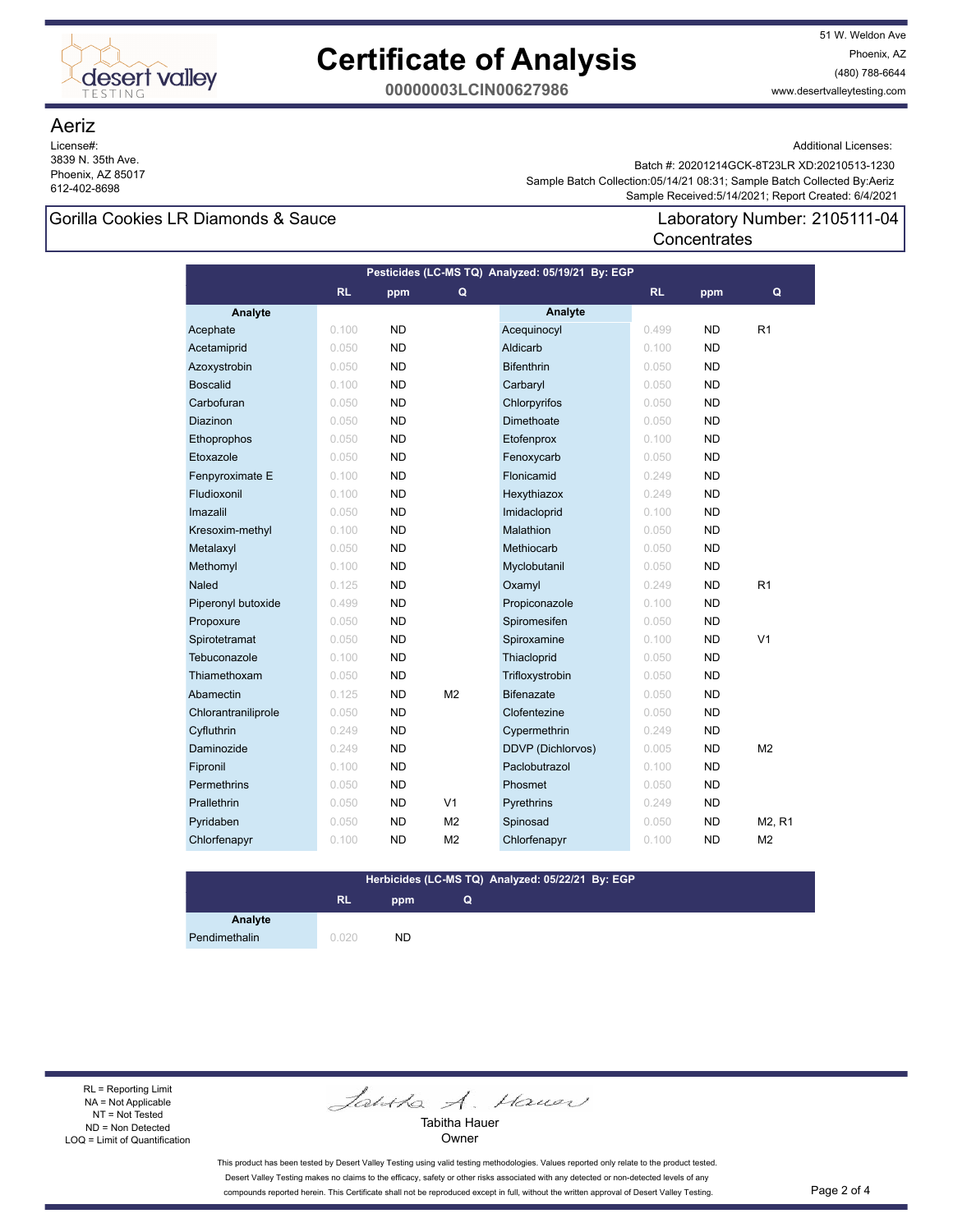

51 W. Weldon Ave Phoenix, AZ (480) 788-6644 www.desertvalleytesting.com

**00000003LCIN00627986**

### Aeriz

License#: 3839 N. 35th Ave. Phoenix, AZ 85017

### Gorilla Cookies LR Diamonds & Sauce Laboratory Number: 2105111-04

| Non-Regulated Microbials (PetriFilms) Analyzed: By: |           |               |              |    |  |  |  |  |
|-----------------------------------------------------|-----------|---------------|--------------|----|--|--|--|--|
|                                                     | <b>RL</b> | <b>Result</b> | <b>Units</b> | Q  |  |  |  |  |
| <b>Pathogens</b>                                    |           |               |              |    |  |  |  |  |
| <b>Total Coliform</b>                               | NT        | NT            | cfu/q        | Q3 |  |  |  |  |
| Yeast                                               | NT        | NT            | cfu/q        | Q3 |  |  |  |  |
| Mold                                                | NT        | NT            | cfu/q        | Q3 |  |  |  |  |
| Aerobic Bacteria                                    | NT        | NT            | cfu/q        | Q3 |  |  |  |  |
| Enterobacteria                                      | NT        | NT            | cfu/q        | Q3 |  |  |  |  |

| Water Activity (Moisture Reacter) Analyzed: By: |           |           |    |  |  |  |  |  |
|-------------------------------------------------|-----------|-----------|----|--|--|--|--|--|
|                                                 |           | <b>AW</b> | Q  |  |  |  |  |  |
| Compound                                        |           |           |    |  |  |  |  |  |
| <b>Water Activity</b>                           |           | <b>NT</b> | Q3 |  |  |  |  |  |
| Moisture (Drying Oven) Analyzed: By:            |           |           |    |  |  |  |  |  |
|                                                 |           | $\%$      | Q  |  |  |  |  |  |
| Compound                                        |           |           |    |  |  |  |  |  |
| <b>Percent Moisture</b>                         | <b>NT</b> | NT        | Q3 |  |  |  |  |  |
| pH Test (HannHI11310) Analyzed: By:             |           |           |    |  |  |  |  |  |
|                                                 |           | <b>NA</b> | Q  |  |  |  |  |  |
| Compound                                        |           |           |    |  |  |  |  |  |
| pH                                              |           | NT        | O3 |  |  |  |  |  |

Additional Licenses:

Batch #: 20201214GCK-8T23LR XD:20210513-1230

Sample Batter Collection.com HP2T 06.51, Sample Batter Collection.com HP2T 06.51, Sample Batter Collection.com<br>Sample Received:5/14/2021; Report Created: 6/4/2021 Sample Batch Collection:05/14/21 08:31; Sample Batch Collected By:Aeriz

# **Concentrates**

| <b>Terpenes (GCMS-MS)</b>   | Analyzed: 05/20/21 | By: JVR   |                |
|-----------------------------|--------------------|-----------|----------------|
|                             | mg/g               | %         | Q              |
| Compound                    |                    |           |                |
| alpha-Bisabolol             | 1.71               | 0.17      | Q3             |
| (-)-Borneol and (+)-Borneol | <b>ND</b>          | <b>ND</b> | Q3             |
| Camphene                    | <b>ND</b>          | <b>ND</b> | Q3             |
| Camphor                     | <b>ND</b>          | <b>ND</b> | Q3             |
| beta-Caryophyllene          | <b>ND</b>          | <b>ND</b> | Q3             |
| trans-Caryophyllene         | 9.91               | 0.99      | Q3             |
| Caryophyllene Oxide         | <b>ND</b>          | ND        | Q3             |
| alpha-Cedrene               | 1.72               | 0.17      | Q3             |
| Cedrol                      | <b>ND</b>          | <b>ND</b> | Q3             |
| Endo-fenchyl Alcohol        | 1.48               | 0.15      | Q <sub>3</sub> |
| Eucalyptol                  | <b>ND</b>          | <b>ND</b> | Q3             |
| Fenchone                    | <b>ND</b>          | <b>ND</b> | Q3             |
| Geraniol                    | <b>ND</b>          | <b>ND</b> | Q3             |
| Geranyl acetate             | <b>ND</b>          | <b>ND</b> | Q3             |
| Guaiol                      | <b>ND</b>          | <b>ND</b> | Q3             |
| Hexahydrothymol             | <b>ND</b>          | <b>ND</b> | Q3             |
| alpha-Humulene              | 3.94               | 0.39      | Q3             |
| Isoborneol                  | <b>ND</b>          | <b>ND</b> | Q <sub>3</sub> |
| Isopulegol                  | <b>ND</b>          | <b>ND</b> | Q <sub>3</sub> |
| Limonene                    | 10.2               | 1.02      | Q3             |
| Linalool                    | 2.29               | 0.23      | Q3             |
| p-Mentha-1,5-diene          | <b>ND</b>          | <b>ND</b> | Q3             |
| beta-Myrcene                | 7.64               | 0.76      | Q3             |
| trans-Nerolidol             | ND                 | ND        | Q3             |
| Ocimene                     | ND                 | <b>ND</b> | Q3             |
| alpha-Pinene                | <b>ND</b>          | <b>ND</b> | Q <sub>3</sub> |
| beta-Pinene                 | <b>ND</b>          | <b>ND</b> | Q <sub>3</sub> |
| Pulegone                    | <b>ND</b>          | <b>ND</b> | Q3             |
| Sabinene                    | <b>ND</b>          | <b>ND</b> | Q3             |
| Sabinene Hydrate            | <b>ND</b>          | <b>ND</b> | Q3             |
| gamma-Terpinene             | ND                 | ND        | Q3             |
| alpha-Terpinene             | <b>ND</b>          | <b>ND</b> | Q3             |
| 3-Carene                    | <b>ND</b>          | <b>ND</b> | Q3             |
| <b>Terpineol</b>            | 1.54               | 0.15      | Q <sub>3</sub> |
| Terpinolene                 | ND                 | ND        | Q3             |
| Valencene                   | ND                 | ND        | Q3             |
| <b>Nerol</b>                | ND                 | ND        | Q3             |
| cis-Nerolidol               | ND                 | <b>ND</b> | Q3             |
| <b>Total Terpenes</b>       | 40.50              | 4.05      | Q3             |

RL = Reporting Limit NA = Not Applicable NT = Not Tested ND = Non Detected LOQ = Limit of Quantification

Jantha A. Hauer

Tabitha Hauer Owner

This product has been tested by Desert Valley Testing using valid testing methodologies. Values reported only relate to the product tested. Desert Valley Testing makes no claims to the efficacy, safety or other risks associated with any detected or non-detected levels of any compounds reported herein. This Certificate shall not be reproduced except in full, without the written approval of Desert Valley Testing. Page 3 of 4